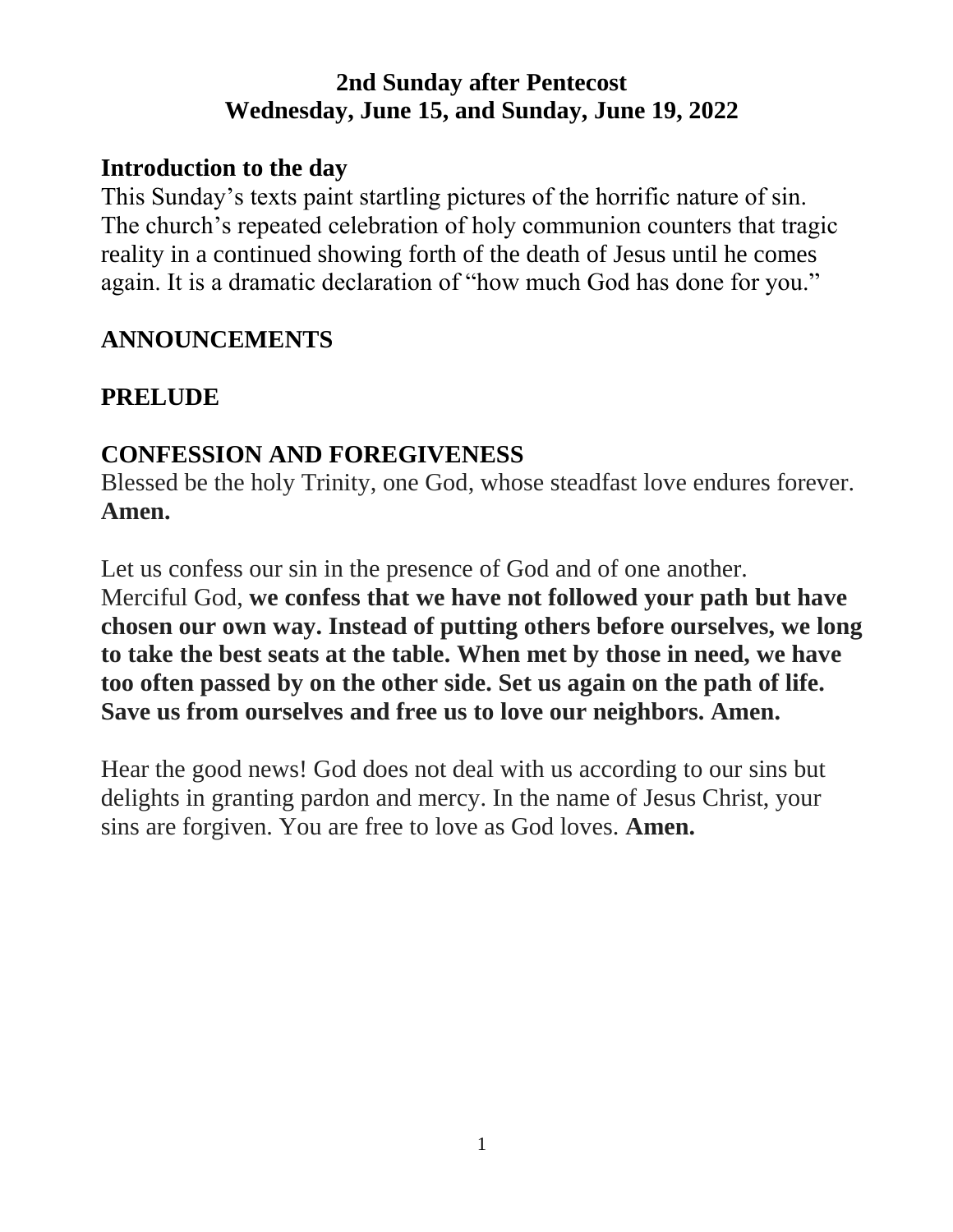#### **OPENING HYMN: Come, Thou Fount of Every Blessing** ELW807

- 1 Come, thou Fount of ev'ry blessing, Tune my heart to sing thy grace; Streams of mercy, never ceasing, Call for songs of loudest praise. While the hope of endless glory Fills my heart with joy and love, Teach me ever to adore thee; May I still thy goodness prove.
- 2 Here I raise my Ebenezer: "Hither by thy help I've come"; And I hope, by thy good pleasure, Safely to arrive at home. Jesus sought me when a stranger, Wand'ring from the fold of God; He, to rescue me from danger, Interposed his precious blood.
- 3 Oh, to grace how great a debtor Daily I'm constrained to be; Let that grace now like a fetter Bind my wand'ring heart to thee. Prone to wander, Lord, I feel it; Prone to leave the God I love. Here's my heart, oh, take and seal it; Seal it for thy courts above.

Text: Robert Robinson, 1735-1790, alt.

#### **GREETING**

The grace of our Lord Jesus Christ, the love of God, and the communion of the Holy Spirit be with you all. **And also with you.**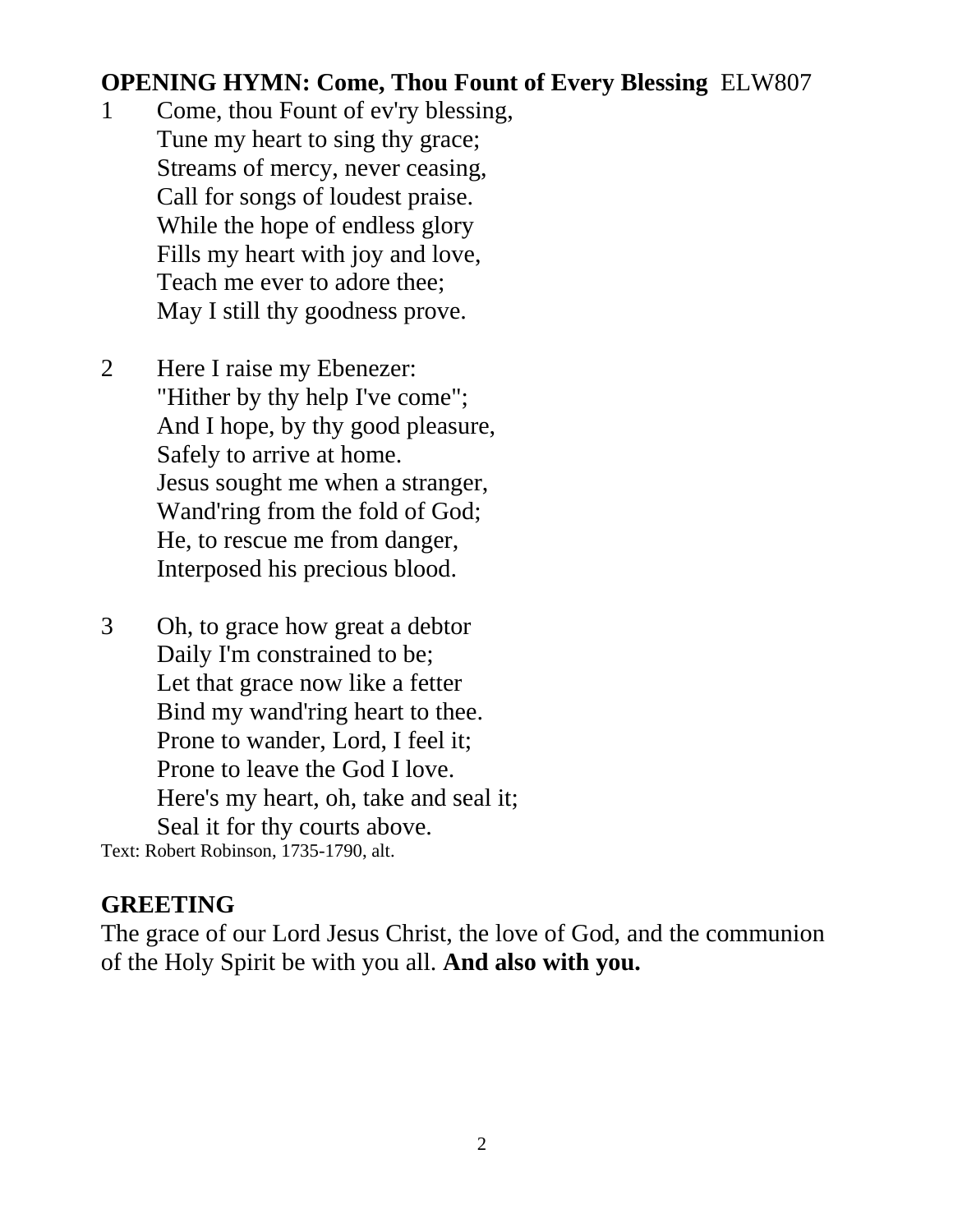#### **KYRIE**



 $1$  Glo-rv be to God in heav-en; peace, good-will to all the earth. 2  $Glo-ry$ be Christ for - ev - er, Lamb of God and Lord of love. to 3 Ho-ly One we now ac-claim you; Lord a - lone, to you we call;



we ex - alt you, we a - dore you, we lift high our thanks and praise. save us; now you reign at on the cross you died to God's right hand. Je-sus Christ, with God the Spir-it, in the Fa-ther's splen-dor bright.



Hear our prayer; re - store, for - give us; firm we stand. in your prom-ise the peace that we in - her - it,  $g$ lo - ry God on high! For be to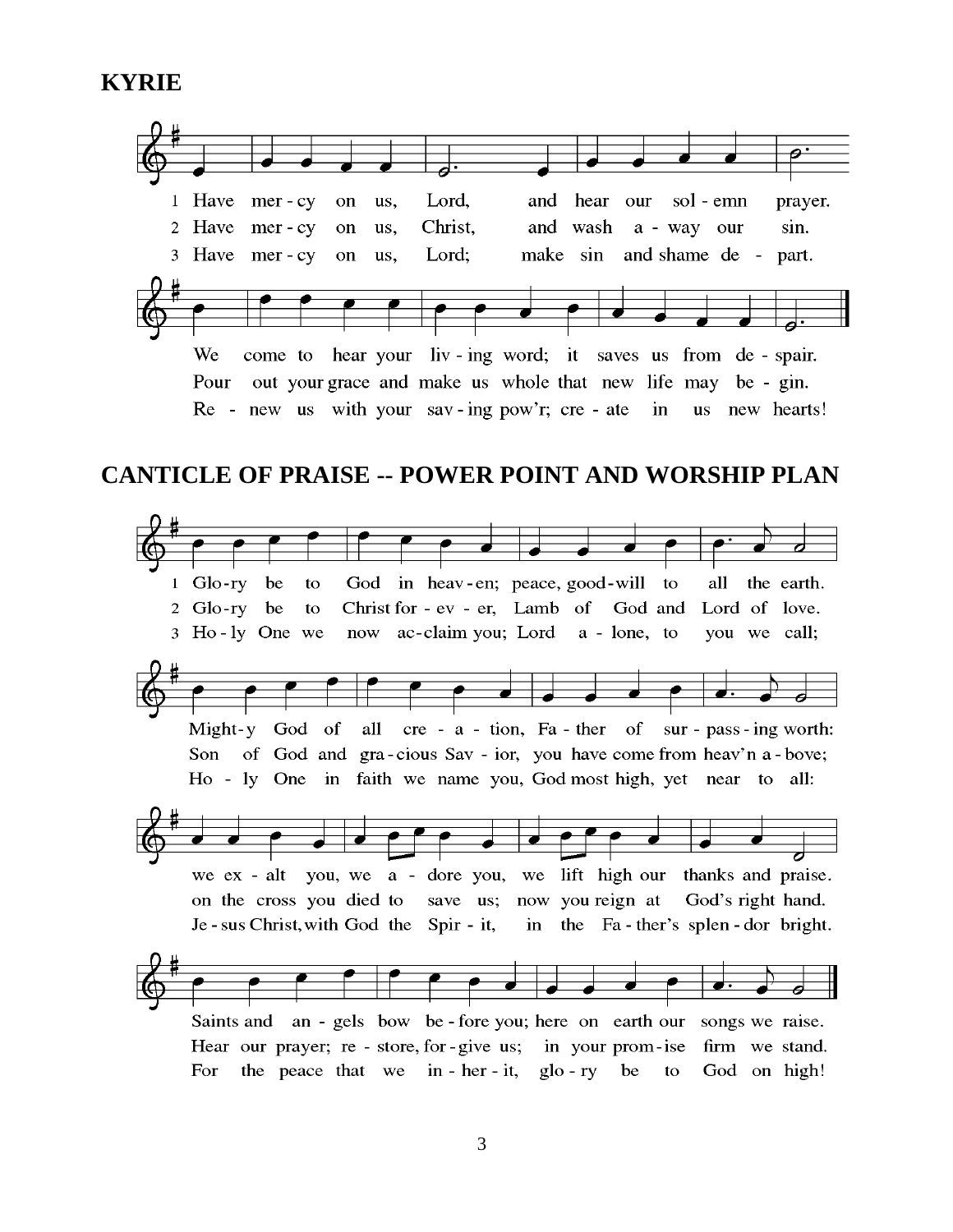## **PRAYER OF THE DAY**

Let us pray. O Lord God, we bring before you the cries of a sorrowing world. In your mercy set us free from the chains that bind us, and defend us from everything that is evil, through Jesus Christ, our Savior and Lord. **Amen.**

#### **FIRST READING: Isaiah 65:1-9**

A reading from Isaiah.

<sup>1</sup>I was ready to be sought out by those who did not ask, to be found by those who did not seek me. I said, "Here I am, here I am," to a nation that did not call on my name. <sup>2</sup>I held out my hands all day long to a rebellious people, who walk in a way that is not good, following their own devices;  $3a$  people who provoke me to my face continually, sacrificing in gardens and offering incense on bricks;  $4$ who sit inside tombs, and spend the night in secret places; who eat swine's flesh, with broth of abominable things in their vessels;  $5$ who say, "Keep to yourself, do not come near me, for I am too holy for you." These are a smoke in my nostrils, a fire that burns all day long. <sup>6</sup>See, it is written before me: I will not keep silent, but I will repay; I will indeed repay into their laps  $\frac{7}{1}$ their iniquities and their ancestors' iniquities together, says the LORD; because they offered incense on the mountains and reviled me on the hills, I will measure into their laps full payment for their actions. <sup>8</sup>Thus says the LORD: As the wine is found in the cluster, and they say, "Do not destroy it, for there is a blessing in it," so I will do for my servants' sake, and not destroy them all.  $9$ I will bring forth descendants from Jacob, and from Judah inheritors of my mountains; my chosen shall inherit it, and my servants shall settle there.

The word of the Lord.

**Thanks be to God.**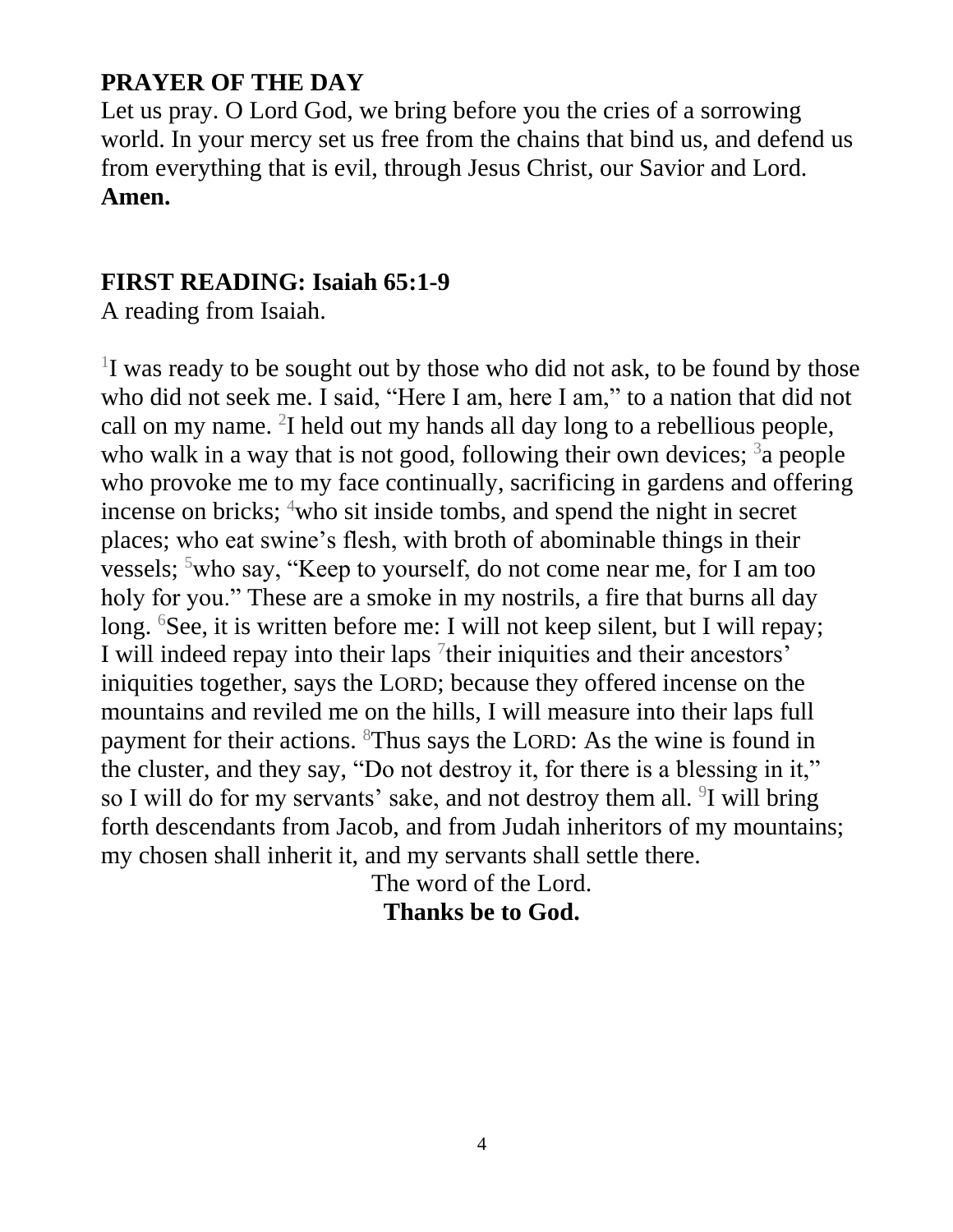## **Psalm 22:19-28**

- <sup>19</sup>But you, O LORD, be not far away; O my help, hasten to my aid.
- <sup>20</sup>**Deliver me from the sword, my life from the power of the dog.**
- <sup>21</sup>Save me from the lion's mouth! From the horns of wild bulls you have rescued me.
- <sup>22</sup>**I will declare your name to my people; in the midst of the assembly I will praise you.**
- $^{23}$ You who fear the LORD, give praise! All you of Jacob's line, give glory. Stand in awe of the LORD, all you offspring of Israel.
- <sup>24</sup>**For the LORD does not despise nor abhor the poor in their poverty; neither is the LORD's face hidden from them; but when they cry out, the LORD hears them.**

<sup>25</sup>From you comes my praise in the great assembly; I will perform my vows in the sight of those who fear the LORD.

- <sup>26</sup>**The poor shall eat and be satisfied; let those who seek the LORD give praise! May your hearts live forever!**
- $^{27}$ All the ends of the earth shall remember and turn to the LORD; all the families of nations shall bow before God.
- <sup>28</sup>**For dominion belongs to the LORD, who rules over the nations.**

# **SECOND READING: Galatians 3:23-29**

A reading from Galatians.

 $^{23}$ Now before faith came, we were imprisoned and guarded under the law until faith would be revealed.  $24$ Therefore the law was our disciplinarian until Christ came, so that we might be justified by faith.  $25$  But now that faith has come, we are no longer subject to a disciplinarian, <sup>26</sup>for in Christ Jesus you are all children of God through faith.  $27\text{As}$  many of you as were baptized into Christ have clothed yourselves with Christ. <sup>28</sup>There is no longer Jew or Greek, there is no longer slave or free, there is no longer male and female; for all of you are one in Christ Jesus.  $^{29}$ And if you belong to Christ, then you are Abraham's offspring, heirs according to the promise.

The word of the Lord.

**Thanks be to God.**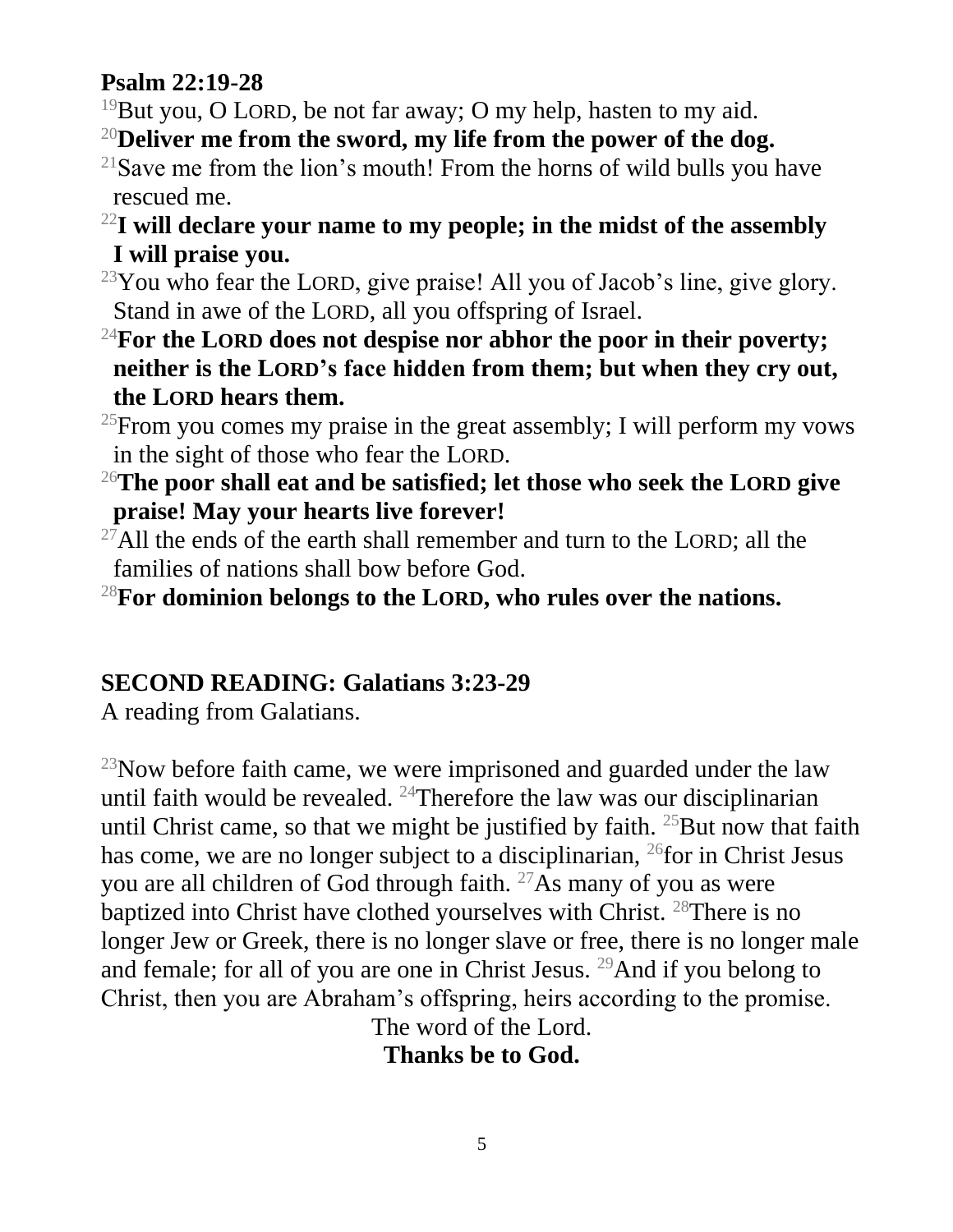#### **GOSPEL ACCLAMATION**



## **GOSPEL: Luke 8:26-39** The holy gospel according to Luke. **Glory to you, O Lord.**

<sup>26</sup>Then [Jesus and his disciples] arrived at the country of the Gerasenes, which is opposite Galilee. <sup>27</sup>As he stepped out on land, a man of the city who had demons met him. For a long time he had worn no clothes, and he did not live in a house but in the tombs. <sup>28</sup>When he saw Jesus, he fell down before him and shouted at the top of his voice, "What have you to do with me, Jesus, Son of the Most High God? I beg you, do not torment me"—  $^{29}$  for Jesus had commanded the unclean spirit to come out of the man. (For many times it had seized him; he was kept under guard and bound with chains and shackles, but he would break the bonds and be driven by the demon into the wilds.) <sup>30</sup>Jesus then asked him, "What is your name?" He said, "Legion"; for many demons had entered him.  $31$ They begged him not to order them to go back into the abyss. <sup>32</sup>Now there on the hillside a large herd of swine was feeding; and the demons begged Jesus to let them enter these. So he gave them permission.  $33$ Then the demons came out of the man and entered the swine, and the herd rushed down the steep bank into the lake and was drowned.

*Continues on next page.*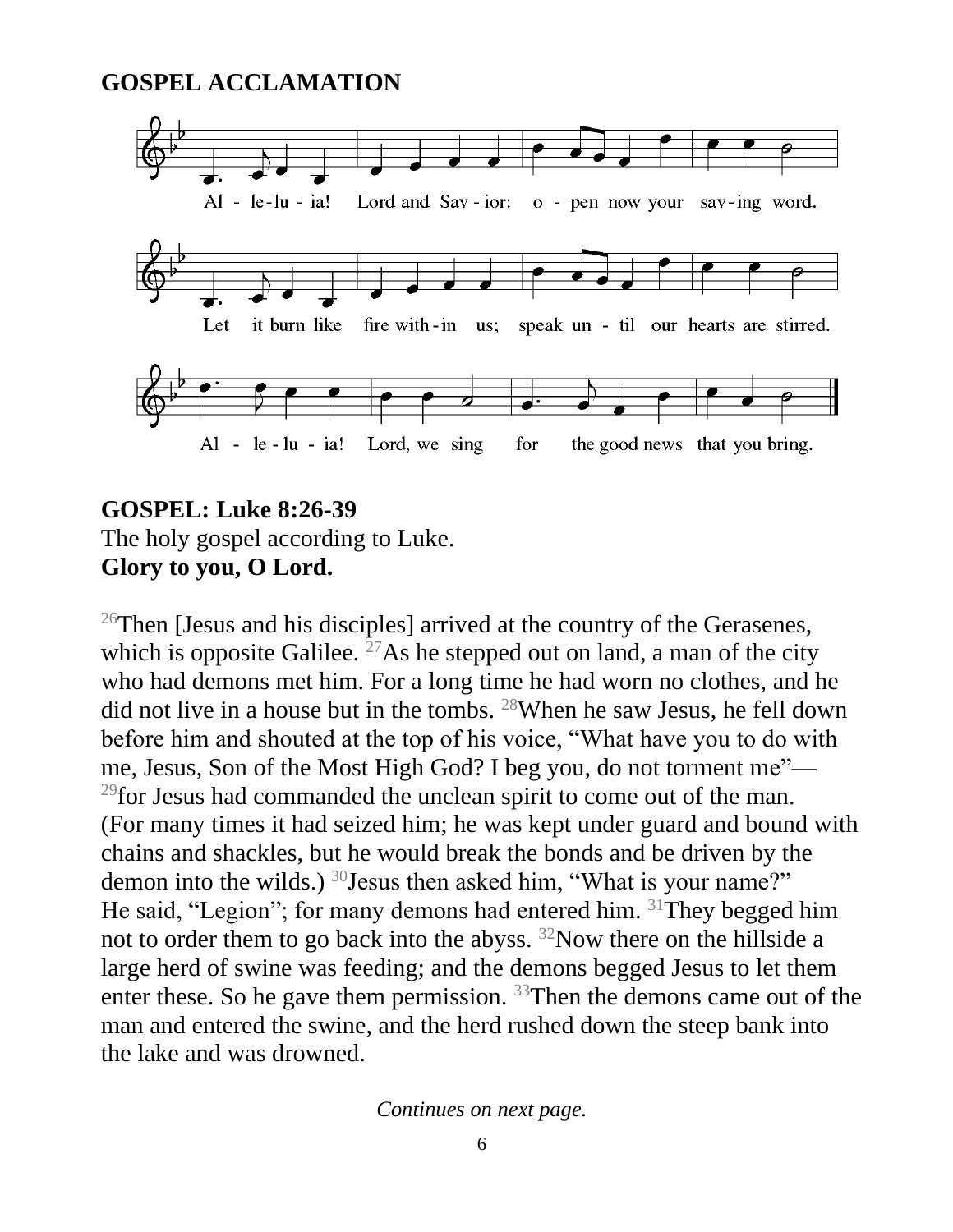<sup>34</sup>When the swineherds saw what had happened, they ran off and told it in the city and in the country. <sup>35</sup>Then people came out to see what had happened, and when they came to Jesus, they found the man from whom the demons had gone sitting at the feet of Jesus, clothed and in his right mind. And they were afraid.  $36$ Those who had seen it told them how the one who had been possessed by demons had been healed. <sup>37</sup>Then all the people of the surrounding country of the Gerasenes asked Jesus to leave them; for they were seized with great fear. So he got into the boat and returned. <sup>38</sup>The man from whom the demons had gone begged that he might be with him; but Jesus sent him away, saying, <sup>39</sup> Return to your home, and declare how much God has done for you." So he went away, proclaiming throughout the city how much Jesus had done for him.

> The gospel of the Lord. **Praise to you, O Christ.**

#### **SERMON: "What Has God Done for You? Please Tell Me."**

#### **HYMN OF THE DAY: Blessed Assurance** ELW638

- 1 Blessed assurance, Jesus is mine! Oh, what a foretaste of glory divine! Heir of salvation, purchase of God, Born of his Spirit, washed in his blood.
- Refrain: This is my story, this is my song, Praising my Savior, all the day long: This is my story, this is my song, Praising my Savior all the day long.
- 2 Perfect submission, perfect delight, Visions of rapture now burst on my sight; Angels descending bring from above Echoes of mercy, whispers of love. *Refrain*
- 3 Perfect submission, all is at rest; I in my Savior am happy and blest, Watching and waiting, looking above, Filled with his goodness, lost in his love. *Refrain*

Text: Fanny J. Crosby, 1820-1915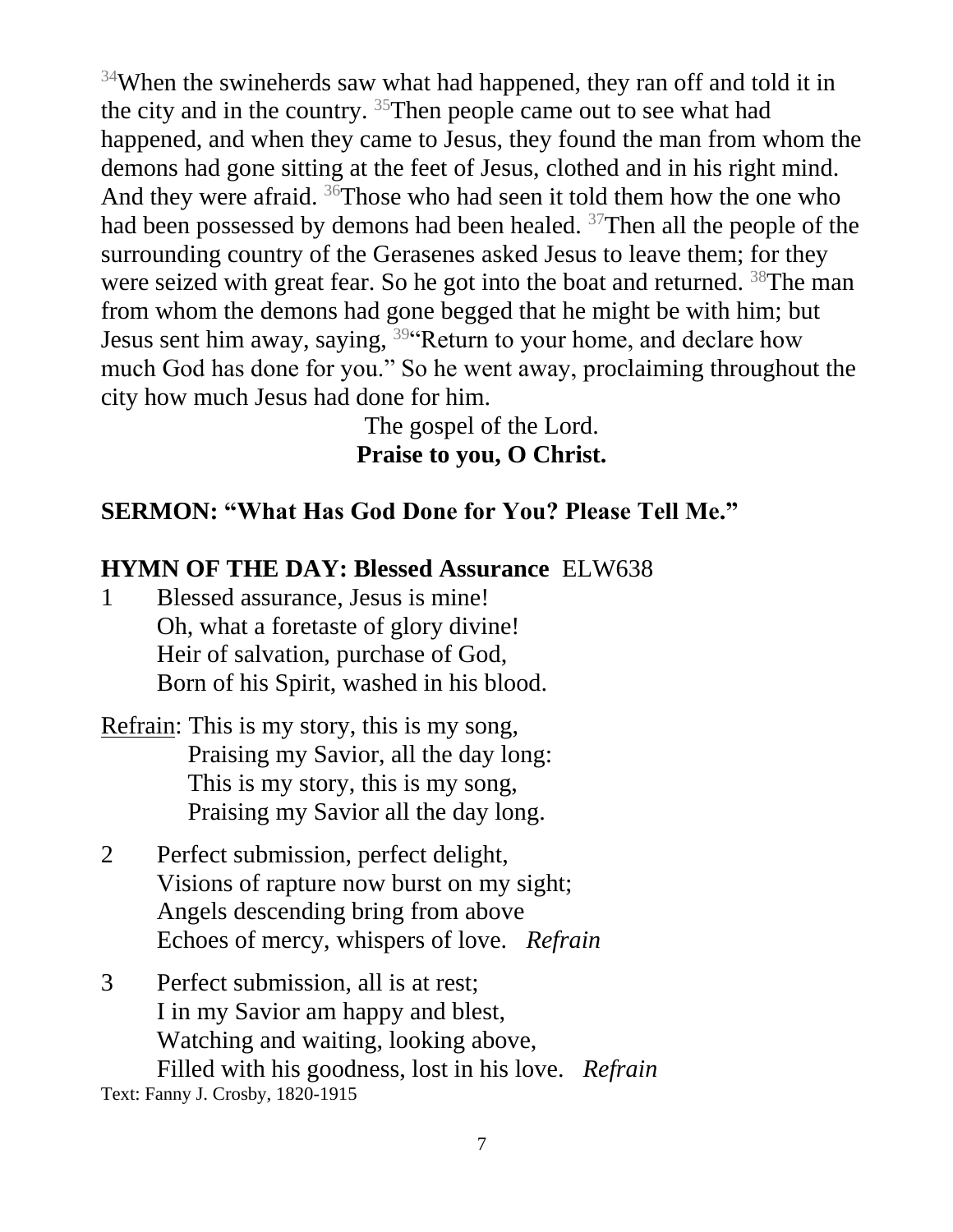## **CREED**

**I believe in God, the Father almighty, creator of heaven and earth.**

- **I believe in Jesus Christ, God's only Son, our Lord, who was conceived by the Holy Spirit, born of the virgin Mary, suffered under Pontius Pilate, was crucified, died, and was buried; he descended to the dead. On the third day he rose again; he ascended into heaven, he is seated at the right hand of the Father, and he will come to judge the living and the dead.**
- **I believe in the Holy Spirit, the holy catholic church, the communion of saints, the forgiveness of sins, the resurrection of the body, and the life everlasting. Amen.**

## **PRAYERS OF INTERCESSION**

United in Christ and guided by the Spirit, we pray for the church, the creation, and all in need.

Holy God, you hear the cries of those who seek you. Equip your church with evangelists who reveal the continuous call of your outstretched hands and your promises of a home in you. God of grace, **hear our prayer.**

You hear the cries of the earth. Restore places where land, air, and waterways have been harmed. Guide us to develop and implement sources of energy and food production that do not destroy the earth. God of grace, **hear our prayer.**

You hear the cries of those who are marginalized or cast out. On this Juneteenth observance, guide us continually toward the end of oppression in all its forms, especially white supremacy. Bring true freedom and human flourishing to all your beloved children. God of grace, **hear our prayer.**

You hear the cries of those who suffer. Come to the aid of all who are homeless, naked, hungry, and sick (*especially*). Bring peace to any experiencing mental illness, that they can clearly recognize your loving presence. God of grace, **hear our prayer.**

*Continues on next page.*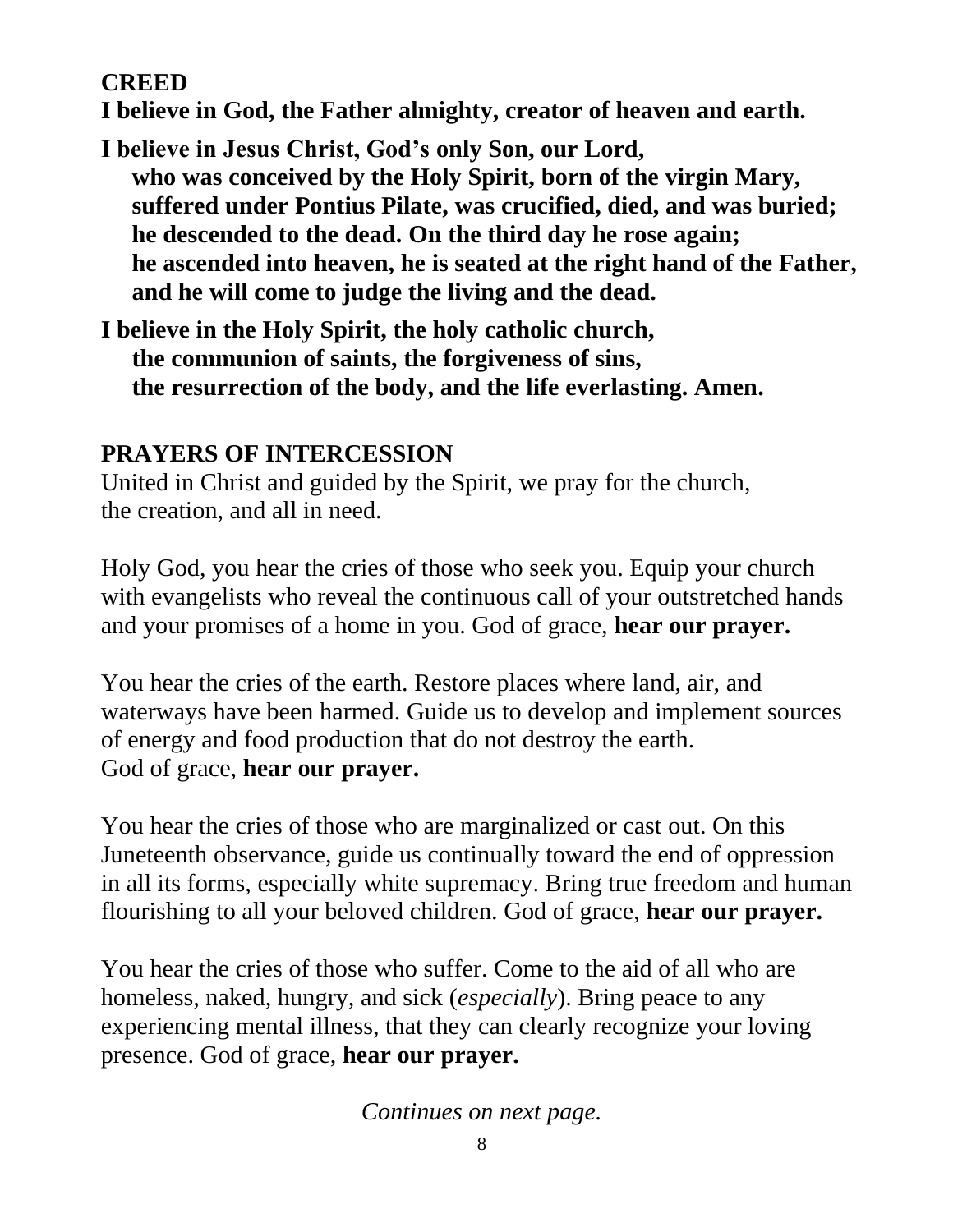You hear the cries of those who celebrate and those who grieve on this Father's Day. Nurture mutual love and tender care in all relationships. Comfort those for whom this day brings sadness or longing. God of grace, **hear our prayer.**

We give thanks for the faithful departed whose lives proclaimed all you had done for them (*especially*). At the last, unite us with them as we make our home in you. God of grace, **hear our prayer.**

God of every time and place, in Jesus' name and filled with your Holy Spirit, we entrust these spoken prayers and those in our hearts into your holy keeping. **Amen.**

## **LORD'S PRAYER**

Lord, remember us in your kingdom and teach us to pray.

**Our Father, who art in heaven, hallowed be thy name, Thy kingdom come, thy will be done, on earth as it is in heaven. Give us this day our daily bread; and forgive us our trespasses, As we forgive those who trespass against us; And lead us not into temptation, but deliver us from evil. For thine is the kingdom, and the power, and the glory, Forever and ever. Amen.**

## **OFFERING PRAYER**

God of abundance: you have set before us a plentiful harvest. As we feast on your goodness, strengthen us to labor in your field, and equip us to bear fruit for the good of all, in the name of Jesus. **Amen.**

## **DIALOGUE** The Lord be with you. **And also with you.**

Lift up your hearts. **We lift them to the Lord.**

Let us give thanks to the Lord our God. **It is right to give our thanks and praise.**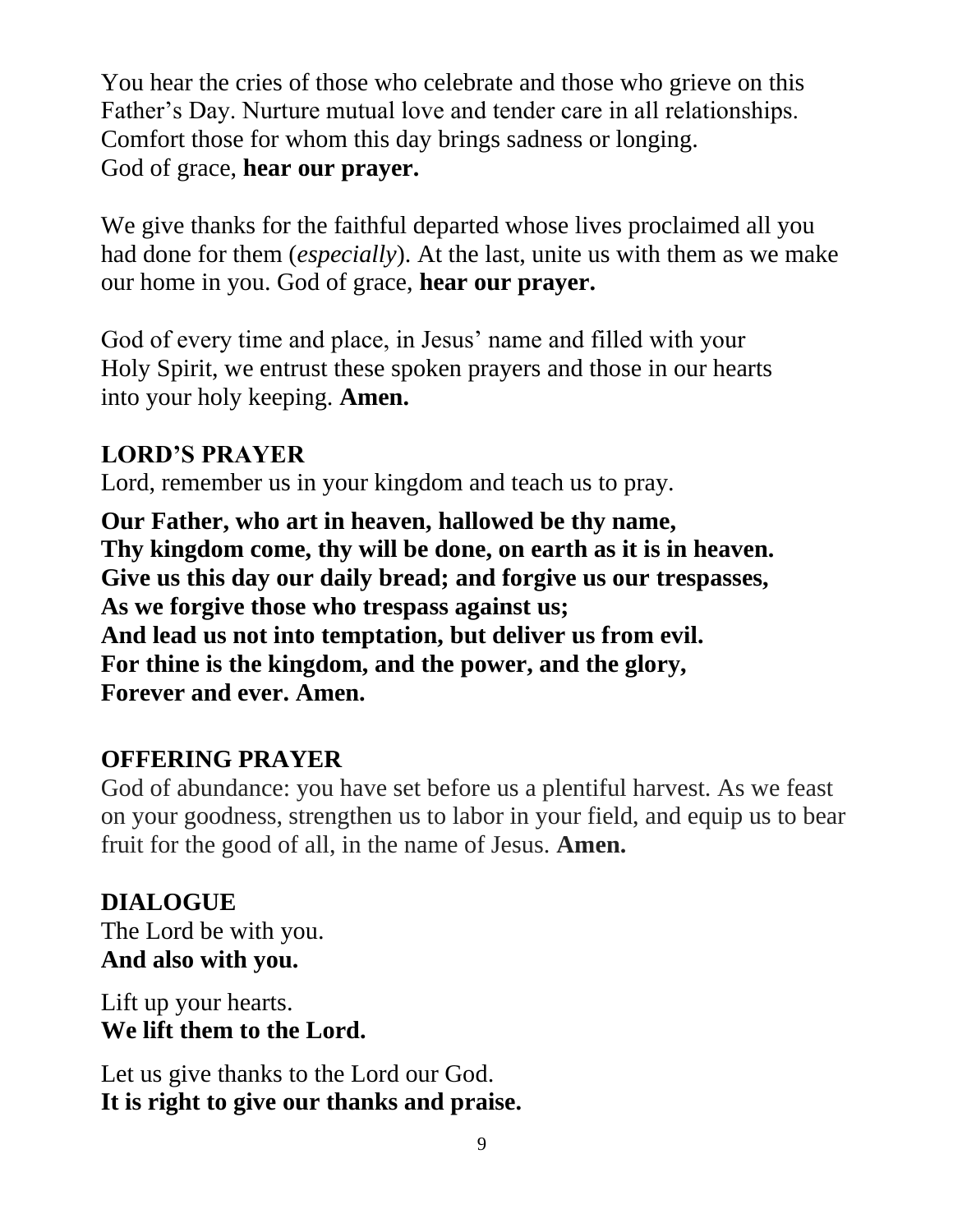## **WORDS OF INSTITUTION**

## **COMMUNION**

## **COMMUNION HYMN: You Are Holy** ELW525

You are holy, you are whole. You are always ever more Than we ever understand. You are always at hand. Blessed are you coming near. Blessed are you coming here To your church in wine and bread, Raised from soil, raised from dead. You are holy, You are wholeness, You are present. Let the cosmos praise you, Lord! Sing hosanna in the highest! Sing hosanna! Sing hosanna to our God! *(Repeat from the beginning)* Text: Per Harling, © 1990 Ton Vis Produktion AB, admin. Augsburg Fortress in

North America, South America, and Central America, including the Caribbean. Used by permission: 2022 onelicense.net A-712659.

## **POST-COMMUNION BLESSING AND PRAYER**

Life-giving God, through this meal you have bandaged our wounds and fed us with your mercy. Now send us forth to live for others, both friend and stranger, that all may come to know your love. This we pray in the name of Jesus. **Amen.**

#### **BLESSING**

The God of peace, Father, Son, and Holy Spirit, bless you, comfort you, and show you the path of life this day and always. **Amen.**